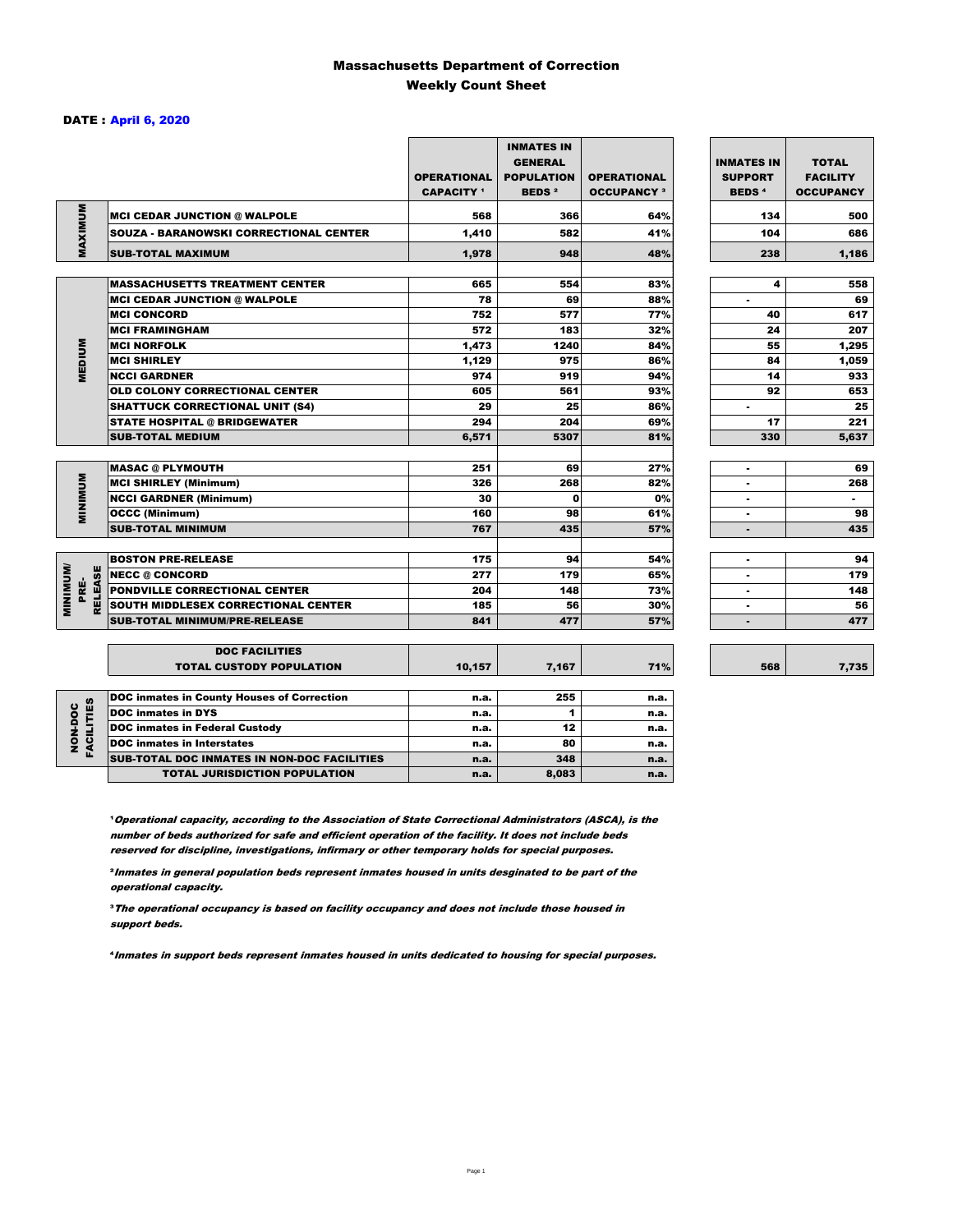### Massachusetts Department of Correction Weekly Count Sheet

| <b>CORRECTIONAL FACILITIES</b>      | <b>TREATMENT</b> | <b>FACILITY</b>  |
|-------------------------------------|------------------|------------------|
| <b>HOSPITAL MISSION</b>             | <b>BEDS</b>      | <b>OCCUPANCY</b> |
| <b>SHATTUCK CORRECTIONAL UNIT</b>   | 29               | 25               |
| <b>STATE HOSPITAL @ BRIDGEWATER</b> | 372              | 204              |
| <b>TOTAL</b>                        | 401              | 229              |

|                                                                | <b>FACILITY</b>  |
|----------------------------------------------------------------|------------------|
| <b>DOC INMATES IN COUNTY FACILITIES</b>                        | <b>OCCUPANCY</b> |
| <b>BARNSTABLE COUNTY</b>                                       |                  |
| <b>BERKSHIRE COUNTY</b>                                        | 9                |
| <b>BRISTOL COUNTY</b>                                          |                  |
| <b>DUKES COUNTY</b>                                            | 0                |
| <b>ESSEX COUNTY</b>                                            | 4                |
| <b>FRANKLIN COUNTY</b>                                         | 16               |
| <b>HAMPDEN COUNTY*</b>                                         | 161              |
| <b>HAMPSHIRE COUNTY</b>                                        | 10               |
| <b>MIDDLESEX COUNTY</b>                                        |                  |
| <b>NORFOLK COUNTY</b>                                          |                  |
| <b>PLYMOUTH COUNTY</b>                                         | 54               |
| <b>SUFFOLK COUNTY</b>                                          | 1                |
| <b>WORCESTER COUNTY</b>                                        | 0                |
| <b>TOTAL</b>                                                   | 255              |
| *Note* Hampden County has 72 Section 35 inmates (Stoney Brook) |                  |

|                                        | <b>FACILITY</b>  |
|----------------------------------------|------------------|
| <b>DOC INMATES IN OTHER FACILITIES</b> | <b>OCCUPANCY</b> |
| <b>FEDERAL BUREAU OF PRISONS</b>       | 12 <sub>2</sub>  |
| <b>DYS</b>                             |                  |
| <b>INTERSTATES</b>                     | 80               |
| <b>TOTAL</b>                           | 93               |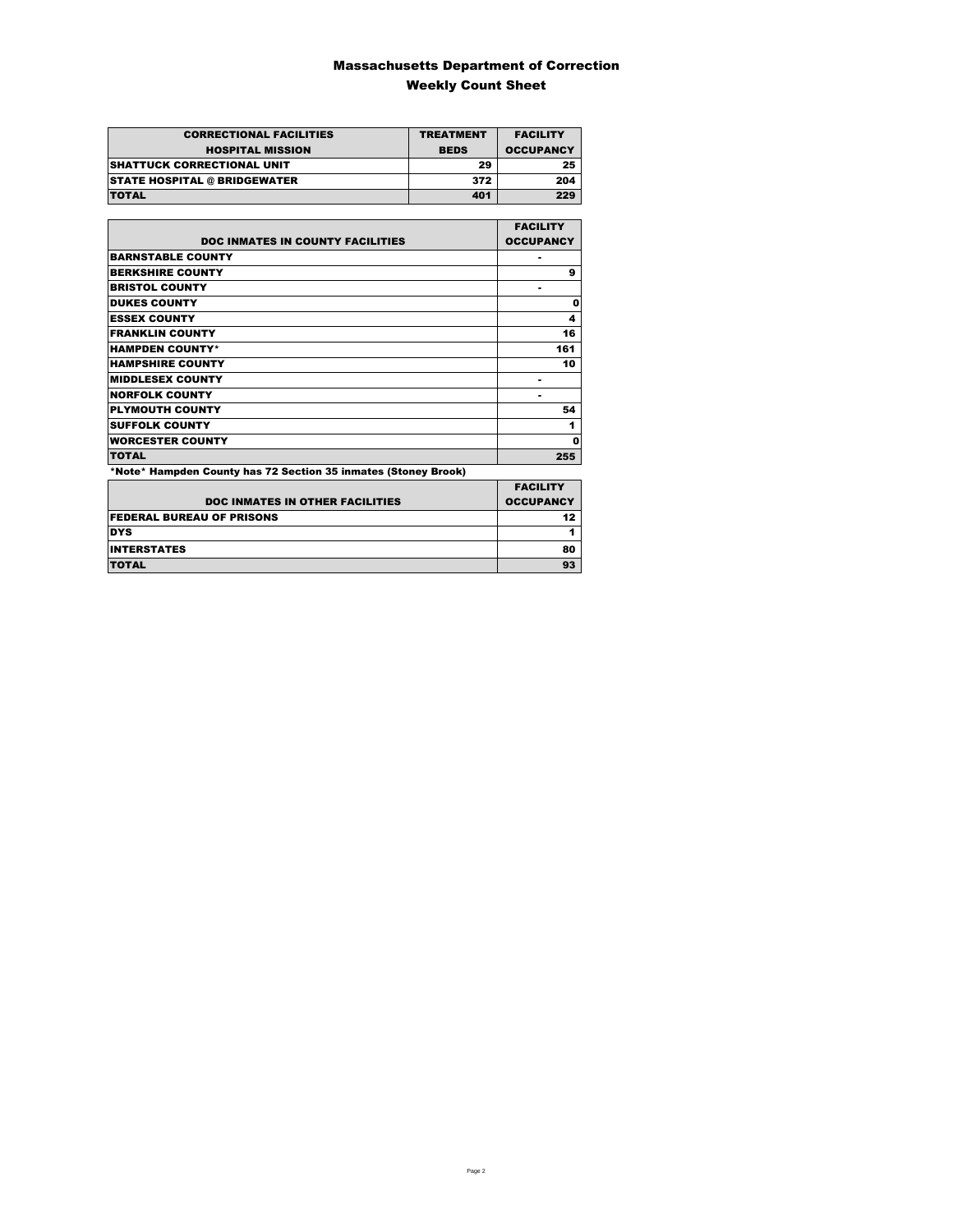#### **04/06/20**

| <b>COUNTY</b>                       | <b>SECURITY LEVEL</b>                 |                               |                                 |                              |                                |                                |                                 |                              |                                     |                      | <b>TOTAL</b>                  |                                                                     |
|-------------------------------------|---------------------------------------|-------------------------------|---------------------------------|------------------------------|--------------------------------|--------------------------------|---------------------------------|------------------------------|-------------------------------------|----------------------|-------------------------------|---------------------------------------------------------------------|
| <b>BARNSTABLE</b>                   | <b>TYPE</b>                           | <b>MAXIMUM</b>                |                                 | <b>MEDIUM</b>                |                                |                                | <b>MINIMUM</b>                  |                              | <b>PRE-RELEASE</b>                  |                      | <b>TOTAL</b>                  |                                                                     |
|                                     |                                       | <b>MALE</b>                   | <b>FEMALE</b>                   | <b>MALE</b>                  | <b>FEMALE</b>                  | <b>MALE</b>                    | <b>FEMALE</b>                   | <b>MALE</b>                  | <b>FEMALE</b>                       | <b>MALE</b>          | <b>FEMALE</b>                 | <b>FACILITY</b>                                                     |
|                                     | <b>COUNTY</b>                         | $\mathbf 0$                   | $\mathbf{0}$                    | 109                          | 10                             | $\mathbf 0$                    | 0                               | $\mathbf{0}$                 | $\mathbf{0}$                        | 109                  | 10                            | 119                                                                 |
| <b>HOUSE OF</b>                     | <b>STATE</b>                          | $\overline{0}$                | $\mathbf 0$                     | 0                            | 0                              | $\mathbf 0$                    | $\overline{0}$                  | $\mathbf{0}$                 | $\overline{0}$                      | $\mathbf 0$          | 0                             | 0                                                                   |
| <b>CORRECTION</b>                   | FEDERAL                               | $\mathbf 0$                   | $\mathbf 0$                     | 0                            | 0                              | $\mathbf 0$                    | $\mathbf 0$                     | $\mathbf 0$                  | $\overline{0}$                      | $\pmb{0}$            | $\pmb{0}$                     | $\mathbf 0$                                                         |
|                                     | <b>TOTAL</b>                          | $\mathbf 0$                   | $\mathbf{0}$                    | 109                          | 10                             | $\overline{0}$                 | $\mathbf 0$                     | $\mathbf{0}$                 | $\mathbf 0$                         | 109                  | 10                            | 119                                                                 |
|                                     | <b>COUNTY</b>                         | $\mathbf 0$<br>$\mathbf 0$    | $\mathbf{0}$<br>$\mathbf{0}$    | 84<br>0                      | 6<br>0                         | $\overline{0}$<br>$\mathbf{0}$ | $\mathbf 0$<br>$\overline{0}$   | $\mathbf 0$<br>$\mathbf 0$   | $\mathbf 0$<br>$\overline{0}$       | 84<br>$\mathbf 0$    | 6<br>$\mathbf 0$              | 90<br>$\bf{0}$                                                      |
| JAIL                                | <b>OTHER COUNTY</b><br><b>FEDERAL</b> | $\overline{0}$                | $\mathbf{0}$                    | 0                            | $\Omega$                       | $\Omega$                       | $\overline{0}$                  | $\Omega$                     | $\overline{0}$                      | $\Omega$             | 0                             | $\mathbf 0$                                                         |
|                                     | <b>TOTAL</b>                          | $\overline{0}$                | $\Omega$                        | 84                           | 6                              | $\Omega$                       | $\overline{0}$                  | $\Omega$                     | $\overline{0}$                      | 84                   | 6                             | 90                                                                  |
|                                     | <b>FACILITY TOTAL</b>                 | 0                             | 0                               | 193                          | 16                             | $\mathbf{0}$                   | 0                               | 0                            | 0                                   | 193                  | 16                            | 209                                                                 |
|                                     |                                       |                               |                                 |                              |                                |                                |                                 |                              |                                     |                      |                               |                                                                     |
| <b>BERKSHIRE</b>                    | <b>TYPE</b>                           |                               | <b>MAXIMUM</b>                  | <b>MEDIUM</b>                |                                |                                | <b>MINIMUM</b>                  |                              | <b>PRE-RELEASE</b>                  |                      | <b>TOTAL</b>                  |                                                                     |
|                                     |                                       | <b>MALE</b>                   | <b>FEMALE</b>                   | <b>MALE</b>                  | <b>FEMALE</b>                  | <b>MALE</b>                    | <b>FEMALE</b>                   | <b>MALE</b>                  | <b>FEMALE</b>                       | <b>MALE</b>          | <b>FEMALE</b>                 | <b>FACILITY</b>                                                     |
| <b>HOUSE OF</b>                     | <b>COUNTY</b><br><b>STATE</b>         | $\mathbf{0}$<br>0             | $\mathbf 0$<br>$\mathbf{0}$     | 87<br>10                     | 0<br>$\mathbf 0$               | $\mathbf{0}$<br>$\mathbf{0}$   | $\mathbf{0}$<br>$\mathbf 0$     | $\mathbf{0}$<br>$\mathbf{0}$ | $\mathbf 0$<br>$\mathbf{0}$         | 87<br>10             | 0<br>$\mathbf 0$              | 87<br>10                                                            |
| <b>CORRECTION</b>                   | <b>FEDERAL</b>                        | $\mathbf 0$                   | $\mathbf 0$                     | 0                            | $\mathbf{0}$                   | $\mathbf{0}$                   | $\overline{0}$                  | $\mathbf{0}$                 | $\overline{0}$                      | 0                    | 0                             | 0                                                                   |
|                                     | <b>TOTAL</b>                          | $\overline{0}$                | $\mathbf{0}$                    | 97                           | $\overline{0}$                 | $\overline{0}$                 | $\overline{0}$                  | $\mathbf{0}$                 | $\overline{0}$                      | 97                   | $\overline{0}$                | 97                                                                  |
|                                     | <b>COUNTY</b>                         | $\overline{0}$                | $\overline{0}$                  | 86                           | $\mathbf 0$                    | $\mathbf 0$                    | $\overline{0}$                  | $\overline{0}$               | $\overline{0}$                      | 86                   | $\mathbf{0}$                  | 86                                                                  |
| JAIL                                | <b>OTHER COUNTY</b>                   | 0                             | $\mathbf{0}$                    | 0                            | $\overline{0}$                 | $\mathbf{0}$                   | $\overline{0}$                  | $\Omega$                     | $\mathbf 0$                         | 0                    | $\mathbf{0}$                  | $\pmb{0}$                                                           |
|                                     | <b>FEDERAL</b>                        | $\mathbf 0$                   | $\mathbf{0}$                    | 0                            | $\overline{0}$                 | $\mathbf{0}$                   | $\overline{0}$                  | $\mathbf 0$                  | $\overline{0}$                      | $\mathbf 0$          | $\mathbf{0}$                  | $\mathbf 0$                                                         |
|                                     | <b>TOTAL</b>                          | $\mathbf 0$                   | $\mathbf{0}$                    | 86                           | $\overline{0}$                 | $\mathbf{0}$                   | $\mathbf 0$                     | $\mathbf{0}$                 | $\mathbf 0$                         | 86                   | $\overline{0}$                | 86                                                                  |
|                                     | <b>FACILITY TOTAL</b>                 | 0                             | $\bf{0}$                        | 183                          | 0                              | 0                              | $\bf{0}$                        | 0                            | 0                                   | 183                  | 0                             | 183                                                                 |
|                                     |                                       |                               |                                 |                              |                                |                                |                                 |                              |                                     |                      |                               |                                                                     |
| <b>BRISTOL</b><br><b>Ash Street</b> | <b>TYPE</b>                           | <b>MAXIMUM</b><br><b>MALE</b> | <b>FEMALE</b>                   | <b>MEDIUM</b><br><b>MALE</b> | <b>FEMALE</b>                  | <b>MALE</b>                    | <b>MINIMUM</b><br><b>FEMALE</b> | <b>MALE</b>                  | <b>PRE-RELEASE</b><br><b>FEMALE</b> | <b>MALE</b>          | <b>TOTAL</b><br><b>FEMALE</b> | <b>FACILITY</b>                                                     |
|                                     | <b>COUNTY</b>                         | 0                             | $\mathbf{0}$                    | 18                           | 0                              | $\mathbf 0$                    | 0                               | $\mathbf{0}$                 | $\overline{0}$                      | 18                   | 0                             | 18                                                                  |
| <b>HOUSE OF</b>                     | <b>STATE</b>                          | $\mathbf{0}$                  | $\mathbf{0}$                    | 0                            | $\mathbf 0$                    | $\mathbf{0}$                   | $\mathbf{0}$                    | $\mathbf{0}$                 | $\mathbf{0}$                        | 0                    | 0                             | 0                                                                   |
| <b>CORRECTION</b>                   | <b>FEDERAL</b>                        | $\mathbf{0}$                  | $\mathbf{0}$                    | 0                            | $\mathbf{0}$                   | $\mathbf{0}$                   | $\overline{0}$                  | $\mathbf{0}$                 | $\overline{0}$                      | $\mathbf 0$          | 0                             | $\mathbf 0$                                                         |
|                                     | <b>TOTAL</b>                          | $\overline{0}$                | $\mathbf{0}$                    | 18                           | $\overline{0}$                 | $\mathbf 0$                    | $\overline{0}$                  | $\mathbf{0}$                 | $\overline{0}$                      | 18                   | $\overline{0}$                | 18                                                                  |
|                                     | <b>COUNTY</b>                         | $\overline{0}$                | $\Omega$                        | 98                           | $\overline{0}$                 | $\mathbf 0$                    | $\overline{0}$                  | $\overline{0}$               | $\overline{0}$                      | 98                   | $\overline{0}$                | 98                                                                  |
| JAIL                                | <b>OTHER COUNTY</b>                   | $\mathbf 0$                   | $\mathbf 0$                     | 0                            | $\overline{0}$                 | $\mathbf{0}$                   | $\overline{0}$                  | $\mathbf 0$                  | $\overline{0}$                      | $\mathbf 0$          | $\mathbf{0}$                  | $\mathbf 0$                                                         |
|                                     | <b>FEDERAL</b>                        | $\overline{0}$                | $\mathbf{0}$                    | 0                            | $\overline{0}$                 | $\Omega$                       | $\overline{0}$                  | $\Omega$                     |                                     | $\mathbf 0$          | 0                             | $\mathbf 0$                                                         |
|                                     | <b>TOTAL</b>                          | $\overline{0}$                | $\mathbf{0}$                    | 98                           | $\overline{0}$                 | $\overline{0}$                 | $\overline{0}$                  | $\overline{0}$               | $\mathbf{0}$                        | 98                   | $\overline{0}$                | 98                                                                  |
|                                     |                                       |                               |                                 |                              |                                |                                |                                 |                              |                                     |                      |                               |                                                                     |
|                                     | <b>FACILITY TOTAL</b>                 | 0                             | 0                               | 116                          | 0                              | 0                              | 0                               | 0                            | 0                                   | 116                  | 0                             | 116                                                                 |
| <b>BRISTOL</b>                      | <b>TYPE</b>                           | <b>MAXIMUM</b>                |                                 | <b>MEDIUM</b>                |                                |                                | <b>MINIMUM</b>                  |                              | <b>PRE-RELEASE</b>                  |                      | <b>TOTAL</b>                  |                                                                     |
| <b>Dartmouth</b>                    |                                       | <b>MALE</b>                   | <b>FEMALE</b>                   | <b>MALE</b>                  | <b>FEMALE</b>                  | <b>MALE</b>                    | <b>FEMALE</b>                   | <b>MALE</b>                  | <b>FEMALE</b>                       | <b>MALE</b>          | <b>FEMALE</b>                 | <b>FACILITY</b>                                                     |
|                                     | <b>COUNTY</b>                         | $\mathbf 0$                   | $\mathbf 0$                     | 226                          | 0                              | 0                              | 0                               | $\mathbf 0$                  | $\overline{0}$                      | 226                  | 0                             | 226                                                                 |
| <b>HOUSE OF</b>                     | <b>STATE</b>                          | $\mathbf 0$                   | $\mathbf{0}$                    | 0                            | $\overline{0}$                 | $\Omega$                       | 0                               | $\Omega$                     | $\mathbf{0}$                        | 0                    | $\mathbf 0$                   | 0                                                                   |
| <b>CORRECTION</b>                   | <b>FEDERAL</b>                        | $\mathbf 0$                   | $\mathbf{0}$                    | 0                            | 0                              | $\mathbf 0$                    | 0                               | $\mathbf 0$                  | $\mathbf{0}$                        | $\mathbf 0$          | 0                             |                                                                     |
|                                     | <b>TOTAL</b>                          | $\mathbf 0$                   | $\mathbf{0}$                    | 226                          | $\mathbf 0$                    | $\overline{0}$                 | $\mathbf 0$                     | $\mathbf{0}$                 | $\overline{0}$                      | 226                  | $\mathbf 0$                   | 226                                                                 |
|                                     | <b>COUNTY</b>                         | $\mathbf 0$                   | $\mathbf{0}$                    | 309                          | 13                             | $\mathbf{0}$                   | $\mathbf 0$                     | $\mathbf{0}$                 | $\mathbf 0$                         | 309                  | 13                            | 322                                                                 |
| JAIL                                | <b>OTHER COUNTY</b>                   | $\overline{0}$                | $\mathbf{0}$                    | 132                          | $\mathbf 0$<br>0               | $\mathbf{0}$<br>$\mathbf{0}$   | $\overline{0}$                  | $\mathbf 0$<br>$\mathbf 0$   | $\overline{0}$                      | 132<br>0             | 0<br>$\mathbf 0$              | 132                                                                 |
|                                     | <b>FEDERAL</b><br><b>TOTAL</b>        | $\mathbf 0$                   | $\mathbf{0}$<br>$\overline{0}$  | 0                            |                                | $\overline{0}$                 | 0                               | $\overline{0}$               | $\mathbf 0$                         |                      |                               | $\mathbf 0$                                                         |
|                                     | <b>FACILITY TOTAL</b>                 | $\mathbf 0$<br>$\mathbf{0}$   | $\mathbf{0}$                    | 441<br>667                   | 13<br>13                       | $\mathbf{0}$                   | $\mathbf 0$<br>$\bf{0}$         | 0                            | $\mathbf 0$<br>0                    | 441<br>667           | 13<br>13                      | 454<br>680                                                          |
|                                     |                                       |                               |                                 |                              |                                |                                |                                 |                              |                                     |                      |                               |                                                                     |
| <b>BRISTOL</b>                      | <b>TYPE</b>                           |                               | <b>MAXIMUM</b>                  | <b>MEDIUM</b>                |                                |                                | <b>MINIMUM</b>                  |                              | <b>PRE-RELEASE</b>                  |                      | <b>TOTAL</b>                  |                                                                     |
| <b>Women's Center</b>               |                                       | <b>MALE</b>                   | <b>FEMALE</b>                   | <b>MALE</b>                  | <b>FEMALE</b>                  | <b>MALE</b>                    | <b>FEMALE</b>                   | <b>MALE</b>                  | <b>FEMALE</b>                       | <b>MALE</b>          | <b>FEMALE</b>                 | <b>FACILITY</b>                                                     |
|                                     | <b>COUNTY</b>                         | 0                             | 0                               | 0                            | 10                             | $\mathbf 0$                    | 4                               | 0                            | $\mathbf 0$                         | 0                    | 14                            | 14                                                                  |
| <b>SENTENCED</b>                    | <b>STATE</b>                          | $\overline{0}$                | $\Omega$                        | $\overline{0}$               | $\mathbf 0$                    | $\overline{0}$                 | $\overline{0}$                  | $\mathbf{0}$                 | $\mathbf{0}$                        | $\mathbf{0}$         | $\overline{0}$                |                                                                     |
|                                     | <b>FEDERAL</b>                        | 0<br>$\mathbf 0$              | $\mathbf 0$<br>$\mathbf 0$      | 0<br>$\mathbf 0$             | $\mathbf{0}$                   | $\mathbf{0}$<br>$\mathbf 0$    | 0                               | $\mathbf 0$<br>$\mathbf{0}$  | $\mathbf 0$<br>$\mathbf 0$          | $\pmb{0}$<br>$\bf 0$ | 0                             |                                                                     |
|                                     | <b>TOTAL</b><br><b>COUNTY</b>         | $\mathbf 0$                   | $\mathbf 0$                     | $\overline{0}$               | 10<br>16                       | $\Omega$                       | 4<br>$\mathbf 0$                | $\mathbf 0$                  | $\mathbf 0$                         | $\pmb{0}$            | 14<br>16                      |                                                                     |
| <b>UNSENTENCED</b>                  | INS                                   | 0                             | $\mathbf 0$                     | $\pmb{0}$                    | 8                              | $\mathbf 0$                    | 0                               | $\mathbf{0}$                 | $\mathbf 0$                         | $\pmb{0}$            | 8                             |                                                                     |
|                                     | <b>FEDERAL</b>                        | $\overline{0}$                | $\Omega$                        | 0                            | $\mathbf{0}$                   | $\mathbf{0}$                   | $\overline{0}$                  | $\mathbf{0}$                 | $\mathbf 0$                         | $\pmb{0}$            | $\pmb{0}$                     |                                                                     |
|                                     | <b>TOTAL</b>                          | $\overline{0}$                | $\mathbf{0}$                    | $\mathbf 0$                  | 24                             | $\overline{0}$                 | $\mathbf{0}$                    | $\overline{0}$               | $\mathbf 0$                         | $\bf 0$              | 24                            | $\mathbf 0$<br>0<br>$\pmb{0}$<br>14<br>16<br>8<br>$\mathbf 0$<br>24 |
|                                     | <b>FACILITY TOTAL</b>                 | 0                             | $\mathbf{0}$                    | 0                            | 34                             | $\mathbf{0}$                   | 4                               | $\mathbf 0$                  | 0                                   | 0                    | 38                            |                                                                     |
|                                     |                                       |                               |                                 |                              |                                |                                |                                 |                              |                                     |                      |                               | 38                                                                  |
| <b>DUKES</b>                        | <b>TYPE</b>                           | <b>MALE</b>                   | <b>MAXIMUM</b><br><b>FEMALE</b> | <b>MALE</b>                  | <b>MEDIUM</b><br><b>FEMALE</b> | <b>MALE</b>                    | <b>MINIMUM</b><br><b>FEMALE</b> | <b>MALE</b>                  | <b>PRE-RELEASE</b><br><b>FEMALE</b> | <b>MALE</b>          | <b>TOTAL</b>                  | <b>FEMALE FACILITY</b>                                              |
|                                     | <b>COUNTY</b>                         | 1                             | $\mathbf{0}$                    | 3                            | $\mathbf 0$                    | $\overline{7}$                 | $\mathbf 0$                     | $\mathbf 0$                  | $\mathbf 0$                         | 11                   | $\mathbf{0}$                  | 11                                                                  |
| <b>HOUSE OF</b>                     | <b>STATE</b>                          | 0                             | $\mathbf 0$                     | $\pmb{0}$                    | $\mathbf 0$                    | $\overline{0}$                 | 0                               | 0                            | $\mathbf 0$                         | 0                    | 0                             |                                                                     |
| <b>CORRECTION</b>                   | <b>FEDERAL</b>                        | 0                             | $\mathbf{0}$                    | 0                            | $\mathbf{0}$                   | $\overline{0}$                 | $\mathbf 0$                     | $\mathbf 0$                  | $\mathbf 0$                         | $\pmb{0}$            | 0                             |                                                                     |
|                                     | <b>TOTAL</b>                          | $\mathbf{1}$                  | $\mathbf 0$                     | $\overline{3}$               | $\mathbf 0$                    | $\overline{7}$                 | $\mathbf 0$                     | $\mathbf 0$                  | $\mathbf 0$                         | 11                   | $\mathbf 0$                   | 11                                                                  |
|                                     | <b>COUNTY</b>                         |                               | $\mathbf 0$                     | 0                            | $\mathbf 0$                    | $\overline{0}$                 | $\mathbf{0}$                    | $\pmb{0}$                    | 0                                   | $\mathbf 0$          | $\pmb{0}$                     | $\pmb{0}$<br>$\mathbf 0$<br>$\pmb{0}$                               |
| JAIL                                | <b>OTHER COUNTY</b>                   |                               | $\overline{0}$                  | $\mathbf 0$                  | $\mathbf 0$                    | $\overline{0}$                 | $\mathbf{0}$                    | $\mathbf{0}$                 | $\mathbf 0$                         | $\mathbf 0$          | $\mathbf{0}$                  | $\pmb{0}$                                                           |
|                                     | <b>FEDERAL</b><br><b>TOTAL</b>        | $\mathbf 0$                   | $\mathbf 0$<br>$\mathbf 0$      | 0<br>$\pmb{0}$               | $\mathbf 0$<br>$\mathbf 0$     | $\overline{0}$<br>$\mathbf{0}$ | 0<br>$\mathbf 0$                | $\mathbf 0$<br>$\mathbf 0$   | 0                                   | 0<br>$\pmb{0}$       | $\pmb{0}$<br>$\mathbf 0$      | $\pmb{0}$<br>$\mathbf 0$                                            |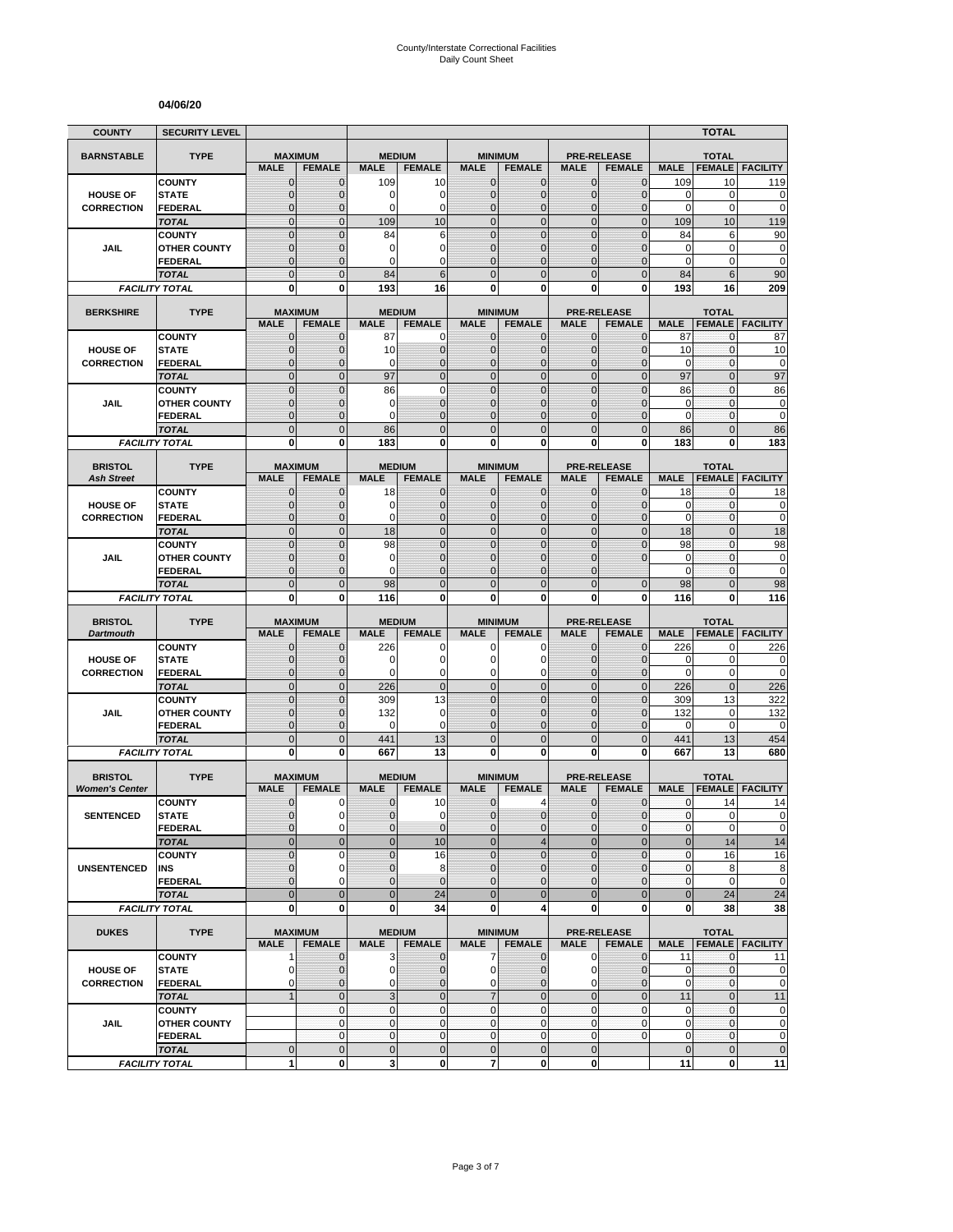# County/Interstate Correctional Facilities Daily Count Sheet

| <b>ESSEX</b>                         | <b>TYPE</b>                           |                                  | <b>MAXIMUM</b>                 | <b>MEDIUM</b>                    |                               | <b>MINIMUM</b>                 |                             |                              | <b>PRE-RELEASE</b>             |                              | <b>TOTAL</b>                 |                          |
|--------------------------------------|---------------------------------------|----------------------------------|--------------------------------|----------------------------------|-------------------------------|--------------------------------|-----------------------------|------------------------------|--------------------------------|------------------------------|------------------------------|--------------------------|
| <b>Middleton</b>                     |                                       | <b>MALE</b>                      | <b>FEMALE</b>                  | <b>MALE</b>                      | <b>FEMALE</b>                 | <b>MALE</b>                    | <b>FEMALE</b>               | <b>MALE</b>                  | <b>FEMALE</b>                  | <b>MALE</b>                  |                              | <b>FEMALE FACILITY</b>   |
|                                      | <b>COUNTY</b>                         | 0                                | $\mathbf 0$                    | 331                              | 0                             | $\mathbf{0}$                   | $\mathbf{0}$                | $\mathbf{0}$                 | $\Omega$                       | 331                          | 0                            | 331                      |
| <b>HOUSE OF</b>                      | <b>STATE</b>                          | 0                                | $\mathbf 0$                    | $\Omega$                         | 0                             | $\mathbf 0$                    | $\mathbf{0}$                | $\mathbf{0}$                 | $\Omega$                       | $\Omega$                     | $\mathbf{0}$                 | 0                        |
| <b>CORRECTION</b>                    | <b>FEDERAL</b>                        | $\Omega$<br>$\mathbf 0$          | $\mathbf 0$<br>$\overline{0}$  | $\Omega$                         | $\overline{0}$<br>$\mathbf 0$ | $\mathbf{0}$<br>$\mathbf{0}$   | $\mathbf{0}$<br>$\mathbf 0$ | $\mathbf{0}$<br>$\mathbf 0$  | $\Omega$<br>$\overline{0}$     | $\Omega$                     | $\mathbf{0}$<br>$\mathbf{0}$ | $\mathbf 0$<br>331       |
|                                      | <b>TOTAL</b><br><b>COUNTY</b>         | $\mathbf 0$                      | $\mathbf{0}$                   | 331<br>636                       | $\overline{1}$                | $\mathbf{0}$                   | $\mathbf 0$                 | $\mathbf{0}$                 | $\mathbf 0$                    | 331<br>636                   | $\mathbf{1}$                 | 637                      |
| JAIL                                 | <b>OTHER COUNTY</b>                   | $\mathbf{0}$                     | $\mathbf 0$                    | 0                                | 0                             | $\mathbf{0}$                   | $\Omega$                    | $\mathbf{0}$                 | ſ                              | $\Omega$                     | $\Omega$                     | 0                        |
|                                      | <b>FEDERAL</b>                        | $\mathbf{0}$                     |                                | 1                                | $\Omega$                      | $\mathbf 0$                    | $\mathbf 0$                 | $\mathbf{0}$                 | $\mathbf 0$                    | 1                            | 0                            | 1                        |
|                                      | <b>TOTAL</b>                          | $\Omega$                         | $\overline{0}$                 | 637                              | 1                             | $\mathbf{0}$                   | $\Omega$                    | $\overline{0}$               | $\Omega$                       | 637                          |                              | 638                      |
|                                      | <b>FACILITY TOTAL</b>                 | 0                                | 0                              | 968                              | 1                             | $\bf{0}$                       | 0                           | 0                            | 0                              | 968                          |                              | 969                      |
| <b>ESSEX</b>                         | <b>TYPE</b>                           |                                  | <b>MAXIMUM</b>                 |                                  | <b>MEDIUM</b>                 |                                | <b>MINIMUM</b>              |                              | <b>PRE-RELEASE</b>             |                              | <b>TOTAL</b>                 |                          |
| W.I.T.                               |                                       | <b>MALE</b>                      | <b>FEMALE</b>                  | <b>MALE</b>                      | <b>FEMALE</b>                 | <b>MALE</b>                    | <b>FEMALE</b>               | <b>MALE</b>                  | <b>FEMALE</b>                  | <b>MALE</b>                  | <b>FEMALE</b>                | <b>FACILITY</b>          |
|                                      | <b>COUNTY</b>                         | $\mathbf{0}$                     | 0                              | $\mathbf 0$                      | $\mathbf{0}$                  | $\mathbf{0}$                   | $\mathbf{0}$                | 0                            | 23                             | 0                            | 23                           | 23                       |
| <b>SENTENCED</b>                     | <b>STATE</b>                          | 0                                | $\overline{0}$                 | $\mathbf{0}$                     | 0                             | $\mathbf{0}$                   | $\mathbf{0}$                | $\mathbf 0$                  | 0                              | $\mathbf{0}$                 | $\mathbf 0$                  | $\mathbf 0$              |
|                                      | <b>FEDERAL</b><br><b>TOTAL</b>        | $\overline{0}$<br>$\overline{0}$ | $\mathbf 0$<br>$\overline{0}$  | $\Omega$<br>$\mathbf{0}$         | 0<br>$\overline{0}$           | $\mathbf{0}$<br>$\mathbf{0}$   | $\Omega$<br>$\overline{0}$  | 0<br>$\mathbf 0$             | $\Omega$                       | $\mathbf{0}$<br>$\mathbf{0}$ | $\Omega$<br>23               | $\mathbf 0$<br>23        |
|                                      | <b>FACILITY TOTAL</b>                 | $\mathbf{0}$                     | 0                              | $\bf{0}$                         | O                             | $\bf{0}$                       | 0                           | 0                            | 23<br>23                       | $\bf{0}$                     | 23                           | 23                       |
|                                      |                                       |                                  |                                |                                  |                               |                                |                             |                              |                                |                              |                              |                          |
| <b>ESSEX</b>                         | <b>TYPE</b>                           |                                  | <b>MAXIMUM</b>                 |                                  | <b>MEDIUM</b>                 |                                | <b>MINIMUM</b>              |                              | <b>PRE-RELEASE</b>             |                              | <b>TOTAL</b>                 |                          |
| LCAC                                 |                                       | <b>MALE</b>                      | <b>FEMALE</b>                  | <b>MALE</b>                      | <b>FEMALE</b>                 | <b>MALE</b>                    | <b>FEMALE</b>               | <b>MALE</b>                  | <b>FEMALE</b>                  | <b>MALE</b>                  | <b>FEMALE</b>                | <b>FACILITY</b>          |
|                                      | <b>COUNTY</b>                         | 0                                | $\mathbf 0$                    | $\mathbf{0}$                     | 0                             | $\mathbf 0$                    | $\mathbf{0}$                | 171                          | $\Omega$                       | 171                          | 0                            | 171                      |
| <b>HOUSE OF</b>                      | <b>STATE</b>                          | $\Omega$                         | $\mathbf 0$<br>$\overline{0}$  | $\Omega$                         | 0<br>0                        | 4<br>$\mathbf 0$               | $\Omega$                    | 0                            | $\Omega$                       | 4<br>8                       | $\Omega$<br>$\mathbf{0}$     | 4<br>8                   |
| <b>CORRECTION</b>                    | <b>FEDERAL</b><br><b>TOTAL</b>        | 0<br>$\overline{0}$              | $\overline{0}$                 | $\mathbf{0}$<br>$\overline{0}$   | $\overline{0}$                | $\overline{4}$                 | $\mathbf 0$<br>$\Omega$     | 8<br>179                     | $\mathbf 0$<br>$\overline{0}$  | 183                          | $\Omega$                     | 183                      |
|                                      | <b>FACILITY TOTAL</b>                 | 0                                | 0                              | 0                                | 0                             | 4                              | 0                           | 179                          | 0                              | 183                          | 0                            | 183                      |
|                                      |                                       |                                  |                                |                                  |                               |                                |                             |                              |                                |                              |                              |                          |
| <b>FRANKLIN</b>                      | <b>TYPE</b>                           |                                  | <b>MAXIMUM</b>                 |                                  | <b>MEDIUM</b>                 |                                | <b>MINIMUM</b>              |                              | <b>PRE-RELEASE</b>             |                              | <b>TOTAL</b>                 |                          |
|                                      |                                       | <b>MALE</b>                      | <b>FEMALE</b>                  | <b>MALE</b>                      | <b>FEMALE</b>                 | <b>MALE</b>                    | <b>FEMALE</b>               | <b>MALE</b>                  | <b>FEMALE</b>                  | <b>MALE</b>                  | <b>FEMALE</b>                | <b>FACILITY</b>          |
|                                      | <b>COUNTY</b>                         | 0                                | 0                              | 65                               | 7                             | $\mathbf{0}$                   | 0                           | 0                            | $\Omega$                       | 65                           | 7                            | 72                       |
| <b>HOUSE OF</b><br><b>CORRECTION</b> | <b>OTHER - VT</b><br><b>STATE</b>     | 0<br>0                           | $\overline{0}$<br>$\mathbf 0$  | 0<br>13                          | $\mathbf 0$<br>3              | $\overline{0}$<br>$\mathbf{0}$ | 0<br>$\Omega$               | $\mathbf 0$<br>0             | $\sqrt{ }$<br>$\sqrt{ }$       | $\mathbf 0$<br>13            | $\mathbf 0$<br>3             | 0<br>16                  |
|                                      | <b>FEDERAL</b>                        | $\mathbf{0}$                     | $\overline{0}$                 | 0                                | 0                             | $\mathbf{0}$                   | $\mathbf{0}$                | 0                            | $\overline{0}$                 | $\mathbf 0$                  | $\mathbf 0$                  | $\mathbf 0$              |
|                                      | <b>TOTAL</b>                          | $\mathbf 0$                      | $\mathbf{0}$                   | 78                               | 10                            | $\mathbf{0}$                   | $\overline{0}$              | $\overline{0}$               | $\overline{0}$                 | 78                           | 10                           | 88                       |
|                                      | <b>COUNTY</b>                         | $\mathbf 0$                      | $\mathbf 0$                    | 41                               | 6                             | $\mathbf{0}$                   | $\mathbf 0$                 | $\mathbf{0}$                 | $\overline{0}$                 | 41                           | 6                            | 47                       |
| <b>JAIL</b>                          | <b>OTHER COUNTY</b>                   | $\overline{0}$                   | $\mathbf 0$                    | 14                               | $\Omega$                      | $\Omega$                       | $\Omega$                    | $\mathbf 0$                  | $\sqrt{ }$                     | 14                           | $\Omega$                     | 14                       |
|                                      | <b>FEDERAL</b>                        | $\overline{0}$                   | $\overline{0}$                 | 1                                | 0                             | $\mathbf{0}$                   | $\mathbf 0$                 | $\mathbf{0}$                 | $\mathbf 0$                    | 1                            | $\mathbf 0$                  |                          |
|                                      | <b>TOTAL</b><br><b>FACILITY TOTAL</b> | $\mathbf 0$<br>0                 | $\mathbf 0$<br>0               | 56<br>134                        | 6<br>16                       | $\mathbf{0}$<br>$\bf{0}$       | $\overline{0}$<br>0         | $\mathbf 0$<br>0             | $\Omega$<br>0                  | 56<br>134                    | 6<br>16                      | 62<br>150                |
|                                      |                                       |                                  |                                |                                  |                               |                                |                             |                              |                                |                              |                              |                          |
| <b>HAMPDEN</b>                       | <b>TYPE</b>                           |                                  | <b>MAXIMUM</b>                 | <b>MEDIUM</b>                    |                               | <b>MINIMUM</b>                 |                             |                              | <b>PRE-RELEASE</b>             |                              | <b>TOTAL</b>                 |                          |
| <b>HOC/JAIL</b>                      |                                       | <b>MALE</b>                      | <b>FEMALE</b>                  | <b>MALE</b>                      | <b>FEMALE</b>                 | <b>MALE</b>                    | <b>FEMALE</b>               | <b>MALE</b>                  | <b>FEMALE</b>                  | <b>MALE</b>                  | <b>FEMALE</b>                | <b>FACILITY</b>          |
|                                      | <b>COUNTY</b>                         | $\mathbf{0}$                     | 0                              | 196                              | 0                             | 47                             | $\mathbf 0$                 | 0                            | $\Omega$                       | 243                          | $\mathbf 0$                  | 243                      |
| <b>HOUSE OF</b><br><b>CORRECTION</b> | <b>STATE</b><br><b>STATE - ELMO</b>   | $\Omega$                         | $\overline{0}$                 | 36                               | $\overline{0}$                | 30                             | $\Omega$                    | 12<br>0                      | $\Omega$<br>$\Omega$           | 78<br>0                      | $\mathbf{0}$<br>$\mathbf 0$  | 78<br>0                  |
|                                      | <b>FEDERAL</b>                        | $\mathbf{0}$                     | $\mathbf 0$                    | $\Omega$                         | 0                             | 0                              | 0                           | $\mathbf 0$                  | $\overline{0}$                 | $\Omega$                     | $\mathbf{0}$                 | $\mathbf 0$              |
|                                      | <b>TOTAL</b>                          | $\mathbf{0}$                     | $\overline{0}$                 | 232                              | $\overline{0}$                | 77                             | $\mathbf{0}$                | 12                           | $\overline{0}$                 | 321                          | $\Omega$                     | 321                      |
|                                      | <b>COUNTY</b>                         | $\Omega$                         | $\overline{0}$                 | 404                              | $\overline{0}$                | $\Omega$                       | $\Omega$                    | $\mathbf 0$                  | $\Omega$                       | 404                          | $\Omega$                     | 404                      |
| JAIL                                 | <b>OTHER COUNTY</b>                   | 0                                | $\mathbf 0$                    | 0                                | 0                             | $\mathbf{0}$                   | $\Omega$                    | $\mathbf 0$                  | $\Omega$                       | $\mathbf 0$                  | $\mathbf{0}$                 | 0                        |
|                                      | <b>FEDERAL</b>                        | $\Omega$                         | $\Omega$                       | 5                                | O                             |                                | $\Omega$                    | $\mathbf 0$                  | $\Omega$                       | 6                            | $\Omega$                     | 6                        |
|                                      | <b>TOTAL</b>                          | $\overline{0}$                   | $\mathcal{C}$                  | 409                              | $\overline{0}$                |                                | $\Omega$                    | $\overline{0}$               | 0                              | 410                          |                              | 410                      |
|                                      | <b>FACILITY TOTAL</b>                 | $\mathbf{0}$                     | 0                              | 641                              | 0                             | 78                             | 0                           | 12                           |                                | 731                          | 0                            | 731                      |
| <b>HAMPDEN</b>                       | <b>TYPE</b>                           |                                  | <b>MAXIMUM</b>                 |                                  | <b>MEDIUM</b>                 |                                | <b>MINIMUM</b>              |                              | PRE-RELEASE                    |                              | <b>TOTAL</b>                 |                          |
| <b>WMCAC</b>                         |                                       | <b>MALE</b>                      | <b>FEMALE</b>                  | <b>MALE</b>                      | <b>FEMALE</b>                 | <b>MALE</b>                    | <b>FEMALE</b>               | <b>MALE</b>                  | <b>FEMALE</b>                  | <b>MALE</b>                  |                              | <b>FEMALE   FACILITY</b> |
|                                      | <b>COUNTY</b>                         | 0                                | $\mathbf 0$                    | $\mathbf{0}$                     | 0                             | 46                             | 12                          | $\mathbf 0$                  | $\mathbf 0$                    | 46                           | 12                           | 58                       |
| <b>HOUSE OF</b>                      | <b>STATE</b>                          | 0<br>0                           | $\mathbf{0}$<br>$\overline{0}$ | $\overline{0}$<br>$\overline{0}$ | 0<br>0                        | $\pmb{0}$<br>$\mathbf 0$       | $\mathbf 0$<br>0            | $\mathbf{0}$                 | $\mathbf{0}$<br>$\overline{0}$ | $\mathbf 0$<br>$\mathbf 0$   | $\mathbf 0$<br>$\mathbf 0$   | 0<br>$\pmb{0}$           |
| <b>CORRECTION</b>                    | <b>FEDERAL</b><br><b>TOTAL</b>        | $\mathbf 0$                      | $\mathbf 0$                    | $\mathbf{0}$                     | $\mathbf 0$                   | 46                             | 12                          | $\mathbf{0}$<br>$\mathbf 0$  | $\mathbf 0$                    | 46                           | 12                           | 58                       |
|                                      | <b>FACILITY TOTAL</b>                 | 0                                | 0                              | $\mathbf{0}$                     | 0                             | 46                             | 12                          | 0                            | 0                              | 46                           | 12                           | 58                       |
|                                      |                                       |                                  |                                |                                  |                               |                                |                             |                              |                                |                              |                              |                          |
| <b>HAMPDEN</b>                       | <b>TYPE</b>                           |                                  | <b>MAXIMUM</b>                 |                                  | <b>MEDIUM</b>                 |                                | <b>MINIMUM</b>              |                              | <b>PRE-RELEASE</b>             |                              | <b>TOTAL</b>                 |                          |
| <b>Women's Center</b>                |                                       | <b>MALE</b>                      | <b>FEMALE</b>                  | <b>MALE</b>                      | <b>FEMALE</b>                 | <b>MALE</b>                    | <b>FEMALE</b>               | <b>MALE</b>                  | <b>FEMALE</b>                  | <b>MALE</b>                  |                              | <b>FEMALE   FACILITY</b> |
|                                      | <b>COUNTY</b><br><b>STATE</b>         | 0                                | 0<br>$\mathbf 0$               | 0                                | 24                            | $\bf{0}$<br>$\mathbf{0}$       | 17                          | 0<br>$\mathbf 0$             | 0                              | 0                            | 41                           | 41                       |
|                                      |                                       | $\mathbf{0}$                     |                                | $\mathbf 0$                      | 3                             | $\mathbf 0$                    | 2<br>0                      |                              | 3                              | $\mathbf{0}$<br>$\mathbf 0$  | 8                            | 8<br>$\mathbf 0$         |
| <b>HOUSE OF</b>                      |                                       |                                  |                                |                                  |                               |                                |                             |                              |                                |                              |                              |                          |
|                                      | <b>FEDERAL</b><br><b>TOTAL</b>        | 0<br>$\mathbf{0}$                | 0<br>$\mathbf{0}$              | 0<br>$\overline{0}$              | 0<br>27                       | $\overline{0}$                 | 19                          | $\mathbf{0}$<br>$\mathbf{0}$ | 0<br>3                         | $\overline{0}$               | $\mathbf 0$<br>49            | 49                       |
|                                      | <b>COUNTY</b>                         | $\mathbf 0$                      | $\mathbf 0$                    | $\mathbf{0}$                     | 64                            | $\mathbf{0}$                   | $\Omega$                    | $\overline{0}$               | $\overline{0}$                 | $\mathbf 0$                  | 64                           | 64                       |
| JAIL                                 | <b>OTHER COUNTY</b>                   | $\overline{0}$                   | $\mathbf 0$                    | $\mathbf{0}$                     | $\mathbf 0$                   | $\mathbf{0}$                   | $\mathbf{0}$                | $\mathbf{0}$                 | $\mathcal{C}$                  | $\mathbf 0$                  | $\mathbf 0$                  | 0                        |
|                                      | <b>FEDERAL</b>                        | 0                                | 0                              | $\mathbf{0}$                     | 0                             | $\mathbf 0$                    | $\mathbf{0}$                | 0                            | $\overline{0}$                 | $\mathbf 0$                  | $\mathbf 0$                  | $\mathbf 0$              |
|                                      | <b>TOTAL</b><br><b>FACILITY TOTAL</b> | $\mathbf{0}$<br>0                | $\mathbf 0$<br>0               | $\overline{0}$<br>$\pmb{0}$      | 64<br>91                      | $\bf{0}$<br>$\mathbf 0$        | $\overline{0}$<br>19        | $\bf{0}$<br>$\mathbf{0}$     | $\pmb{0}$<br>3                 | $\mathbf{0}$<br>$\pmb{0}$    | 64<br>113                    | 64<br>113                |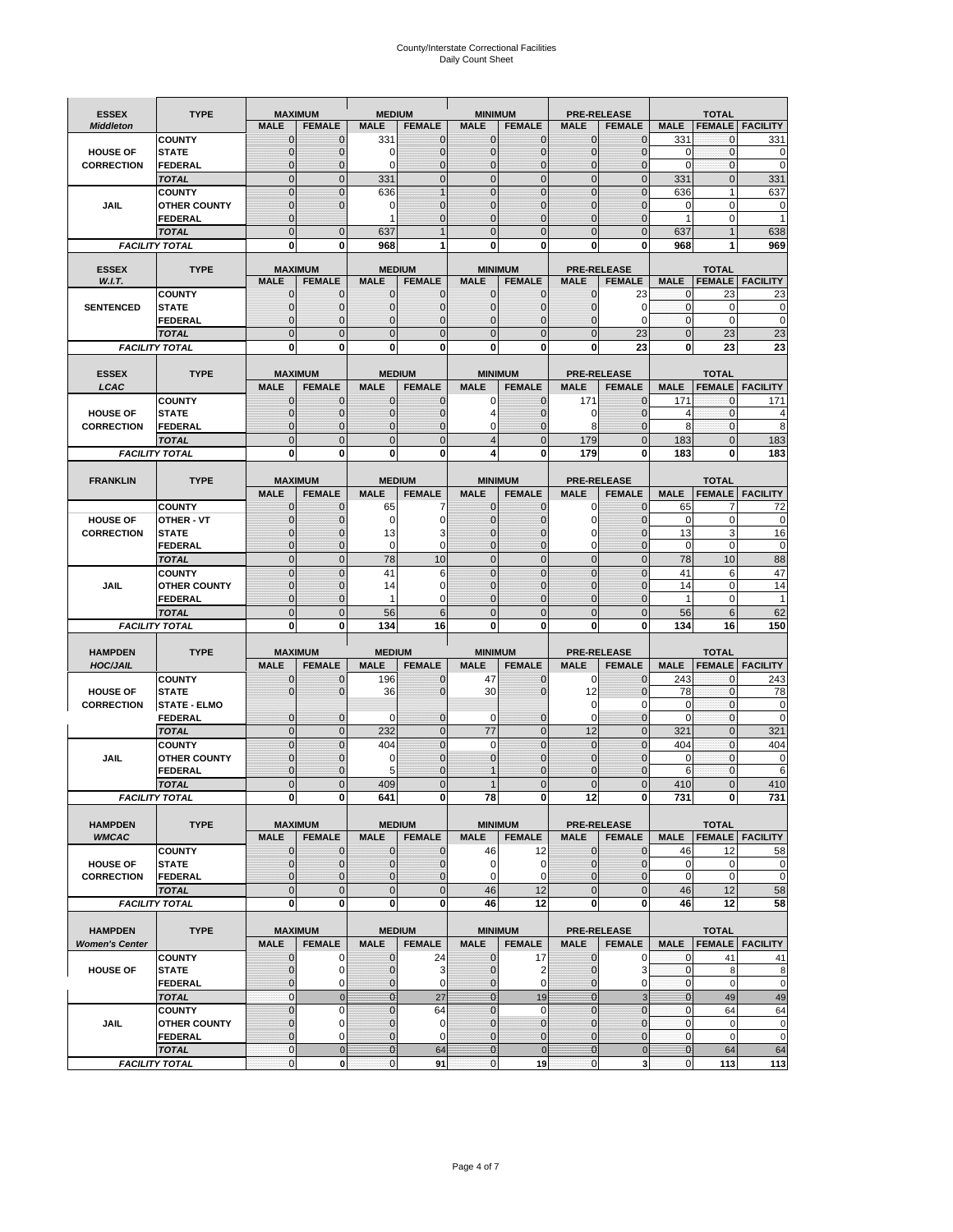| <b>HAMPSHIRE</b>  | <b>TYPE</b>                           |                             | <b>MAXIMUM</b>           |                             | <b>MEDIUM</b>    |                            | <b>MINIMUM</b>               |                  | <b>PRE-RELEASE</b>      |                             | <b>TOTAL</b>              |                                                                                                                                      |
|-------------------|---------------------------------------|-----------------------------|--------------------------|-----------------------------|------------------|----------------------------|------------------------------|------------------|-------------------------|-----------------------------|---------------------------|--------------------------------------------------------------------------------------------------------------------------------------|
|                   |                                       | <b>MALE</b>                 | <b>FEMALE</b>            | <b>MALE</b>                 | <b>FEMALE</b>    | <b>MALE</b>                | <b>FEMALE</b>                | <b>MALE</b>      | <b>FEMALE</b>           | <b>MALE</b>                 | <b>FEMALE</b>             | <b>FACILITY</b>                                                                                                                      |
|                   | <b>COUNTY</b>                         | $\mathbf 0$                 | $\mathbf 0$              | 57                          | $\mathbf 0$      | 19                         | $\mathbf 0$                  | 9                | 0                       | 85                          | $\mathbf{0}$              | 85                                                                                                                                   |
| <b>HOUSE OF</b>   | <b>STATE</b>                          | $\mathbf{0}$                | $\overline{0}$           | 4                           | $\mathbf 0$      | 5                          | $\overline{0}$               | 1                | $\overline{0}$          | 10                          | $\mathbf 0$               | 10                                                                                                                                   |
| <b>CORRECTION</b> | <b>FEDERAL</b>                        | $\mathbf{0}$                | 0                        | 0                           | $\mathbf 0$      | 0                          | $\overline{0}$               | $\mathbf{0}$     | $\mathbf 0$             | 0                           | 0                         | $\pmb{0}$                                                                                                                            |
|                   | <b>TOTAL</b>                          | $\mathbf{0}$                | $\overline{0}$           | 61                          | $\mathbf{0}$     | 24                         | $\mathbf{0}$                 | 10               |                         | 95                          | $\mathbf{0}$              | 95                                                                                                                                   |
|                   | <b>COUNTY</b>                         |                             | $\mathbf 0$              | 69                          | $\overline{0}$   | $\mathbf 0$                | $\overline{0}$               | $\mathbf 0$      | $\overline{0}$          | 69                          | $\mathbf{0}$              | 69                                                                                                                                   |
| JAIL              | <b>OTHER COUNTY</b>                   | $\Omega$                    | $\mathbf{0}$             | $\mathbf{0}$                | $\mathbf 0$      | $\mathbf{0}$               | $\mathbf 0$                  | 0                | $\mathbf 0$             | 0                           | $\mathbf 0$               | 0                                                                                                                                    |
|                   | FEDERAL                               | $\mathbf{0}$                | $\overline{0}$           | 4                           | 0                | $\overline{0}$             | $\mathbf{0}$                 | $\overline{0}$   | $\mathbf 0$             | $\overline{4}$              | $\mathbf{0}$              | $\overline{4}$                                                                                                                       |
|                   | <b>TOTAL</b>                          | $\mathbf{0}$                | $\mathbf 0$              | 73                          | $\mathbf 0$      | $\overline{0}$             | $\mathbf 0$                  | $\overline{0}$   |                         | 73                          | $\mathbf 0$               | 73                                                                                                                                   |
|                   | <b>FACILITY TOTAL</b>                 | 0                           | 0                        | 134                         | 0                | 24                         | 0                            | 10               |                         | 168                         | 0                         | 168                                                                                                                                  |
|                   |                                       |                             |                          |                             |                  |                            |                              |                  |                         |                             |                           |                                                                                                                                      |
| <b>MIDDLESEX</b>  | <b>TYPE</b>                           |                             | <b>MAXIMUM</b>           |                             | <b>MEDIUM</b>    |                            | <b>MINIMUM</b>               |                  | <b>PRE-RELEASE</b>      |                             | <b>TOTAL</b>              |                                                                                                                                      |
| E. Cambridge      |                                       | <b>MALE</b>                 | <b>FEMALE</b>            | <b>MALE</b>                 | <b>FEMALE</b>    | <b>MALE</b>                | <b>FEMALE</b>                | <b>MALE</b>      | <b>FEMALE</b>           | <b>MALE</b>                 | <b>FEMALE</b>             | <b>FACILITY</b>                                                                                                                      |
| <b>HOUSE OF</b>   | <b>COUNTY</b><br><b>STATE</b>         | 0<br>$\pmb{0}$              | 0<br>0                   | $\mathbf 0$<br>$\mathbf{0}$ | 0<br>$\mathbf 0$ | 0<br>$\mathbf 0$           | $\mathbf{0}$<br>$\mathbf 0$  | 0<br>$\mathbf 0$ | 0<br>$\mathbf 0$        | 0<br>$\pmb{0}$              | 0<br>$\bf{0}$             | 0<br>0                                                                                                                               |
| <b>CORRECTION</b> | <b>FEDERAL</b>                        | $\mathbf{0}$                | $\mathbf 0$              | $\mathbf 0$                 | $\mathbf 0$      | $\mathbf 0$                | $\mathbf{0}$                 | $\mathbf 0$      | $\mathbf 0$             | $\mathbf{0}$                | $\mathbf 0$               | $\mathbf 0$                                                                                                                          |
|                   |                                       | $\Omega$                    | $\mathbf 0$              | $\mathbf{0}$                | $\mathbf{0}$     | $\mathbf 0$                | $\mathbf 0$                  | $\mathbf{0}$     | $\overline{0}$          | $\pmb{0}$                   | $\mathbf{0}$              | $\mathbf 0$                                                                                                                          |
|                   | <b>TOTAL</b><br><b>COUNTY</b>         | $\mathbf{0}$                | $\mathbf{0}$             | $\mathbf{0}$                | $\mathbf{0}$     | $\mathbf{0}$               | $\mathbf{0}$                 | $\mathbf{0}$     | $\mathbf 0$             | $\mathbf{0}$                | $\mathbf{0}$              | 0                                                                                                                                    |
| JAIL              | <b>OTHER COUNTY</b>                   | 0                           | 0                        | $\mathbf 0$                 | 0                | $\mathbf{0}$               | $\overline{0}$               | $\mathbf{0}$     | 0                       | $\pmb{0}$                   | 0                         | 0                                                                                                                                    |
|                   | <b>FEDERAL</b>                        | $\mathbf{0}$                | $\mathbf{0}$             | $\mathbf 0$                 | $\mathbf 0$      | $\mathbf{0}$               | $\overline{0}$               | $\mathbf{0}$     | $\mathbf 0$             | $\mathbf{0}$                | $\mathbf{0}$              | 0                                                                                                                                    |
|                   | <b>TOTAL</b>                          | $\mathbf 0$                 | $\overline{0}$           | $\overline{0}$              | $\overline{0}$   | $\overline{0}$             | $\overline{0}$               | $\overline{0}$   | $\overline{0}$          | $\mathbf{0}$                | $\overline{0}$            | $\overline{0}$                                                                                                                       |
|                   | <b>FACILITY TOTAL</b>                 | 0                           | 0                        | 0                           | 0                | 0                          | 0                            | 0                | 0                       | 0                           | 0                         | 0                                                                                                                                    |
|                   |                                       |                             |                          |                             |                  |                            |                              |                  |                         |                             |                           |                                                                                                                                      |
| <b>MIDDLESEX</b>  | <b>TYPE</b>                           |                             | <b>MAXIMUM</b>           |                             | <b>MEDIUM</b>    |                            | <b>MINIMUM</b>               |                  | <b>PRE-RELEASE</b>      |                             | <b>TOTAL</b>              |                                                                                                                                      |
| <b>Billerica</b>  |                                       | <b>MALE</b>                 | <b>FEMALE</b>            | <b>MALE</b>                 | <b>FEMALE</b>    | <b>MALE</b>                | <b>FEMALE</b>                | <b>MALE</b>      | <b>FEMALE</b>           | <b>MALE</b>                 | <b>FEMALE</b>             | <b>FACILITY</b>                                                                                                                      |
|                   | <b>COUNTY</b>                         | 0                           | $\mathbf 0$              | 248                         | 0                | 13                         | $\mathbf{0}$                 | 23               | $\mathbf 0$             | 284                         | 0                         | 284                                                                                                                                  |
| <b>HOUSE OF</b>   | <b>STATE</b>                          | 0                           | $\mathbf 0$              | 0                           | $\mathbf 0$      | 0                          | 0                            | 0                | $\mathbf 0$             | 0                           | $\mathbf 0$               | 0                                                                                                                                    |
| <b>CORRECTION</b> | <b>FEDERAL</b>                        | 0                           | $\mathbf{0}$             | 0                           | 0                | 0                          | $\mathbf{0}$                 | 0                | $\mathbf 0$             | 0                           | 0                         | 0                                                                                                                                    |
|                   | <b>TOTAL</b>                          | $\mathbf{0}$                | $\mathbf 0$              | 248                         | $\mathbf 0$      | 13                         | $\overline{0}$               | 23               | $\overline{0}$          | 284                         | $\mathbf{0}$              | 284                                                                                                                                  |
|                   | <b>COUNTY</b>                         | $\Omega$                    | $\overline{0}$           | 404                         | $\Omega$         | $\overline{0}$             | $\Omega$                     | $\overline{0}$   | $\Omega$                | 404                         | $\mathbf 0$               | 404                                                                                                                                  |
| JAIL              | <b>OTHER COUNTY</b>                   | 0                           | 0                        | 0                           | $\mathbf{0}$     | $\mathbf{0}$               | $\mathbf{0}$                 | $\mathbf{0}$     | $\overline{0}$          | 0                           | 0                         | 0                                                                                                                                    |
|                   | <b>FEDERAL</b>                        | $\Omega$                    | $\mathbf 0$              | $\Omega$                    | $\mathbf 0$      | $\overline{0}$             | $\mathbf 0$                  | 0                | $\mathbf 0$             | $\Omega$                    | $\mathbf 0$               | $\mathbf 0$                                                                                                                          |
|                   | <b>TOTAL</b>                          | $\mathbf 0$                 | $\overline{0}$           | 404                         | $\overline{0}$   | $\overline{0}$             | $\overline{0}$               | $\overline{0}$   | $\overline{0}$          | 404                         | $\overline{0}$            | 404                                                                                                                                  |
|                   | <b>FACILITY TOTAL</b>                 |                             | 0                        | 652                         | 0                | 13                         | $\mathbf 0$                  | 23               | 0                       | 688                         | 0                         | 688                                                                                                                                  |
|                   |                                       |                             |                          |                             |                  |                            |                              |                  |                         |                             |                           |                                                                                                                                      |
|                   |                                       |                             |                          |                             |                  |                            |                              |                  |                         |                             |                           |                                                                                                                                      |
| <b>NORFOLK</b>    | <b>TYPE</b>                           |                             | <b>MAXIMUM</b>           |                             | <b>MEDIUM</b>    |                            | <b>MINIMUM</b>               |                  | <b>PRE-RELEASE</b>      |                             | <b>TOTAL</b>              |                                                                                                                                      |
| Dedham / RT 128   |                                       | <b>MALE</b>                 | <b>FEMALE</b>            | <b>MALE</b>                 | <b>FEMALE</b>    | <b>MALE</b>                | <b>FEMALE</b>                | <b>MALE</b>      | <b>FEMALE</b>           | <b>MALE</b>                 | <b>FEMALE</b>             | <b>FACILITY</b>                                                                                                                      |
|                   | <b>COUNTY</b>                         | 0                           | $\mathbf 0$              | 126                         | 0                | 0                          | $\mathbf{0}$                 | 34               | 0                       | 160                         | 0                         | 160                                                                                                                                  |
| <b>HOUSE OF</b>   | <b>STATE</b>                          | $\mathbf{0}$                | $\mathbf 0$              | 0                           | $\mathbf{0}$     | 0                          | $\mathbf{0}$                 | 0                | $\mathbf 0$             | 0                           | $\mathbf 0$               | 0                                                                                                                                    |
| <b>CORRECTION</b> | FEDERAL                               | $\mathbf{0}$                | 0                        | 0                           | 0                | 0                          | $\overline{0}$               | 0                | 0                       | $\mathbf 0$                 | $\mathbf 0$               | 0                                                                                                                                    |
|                   | <b>TOTAL</b>                          | $\pmb{0}$                   | $\mathbf 0$              | 126                         | $\mathbf 0$      | $\mathbf 0$                | $\overline{0}$               | 34               | $\mathbf 0$             | 160                         | $\mathbf 0$               | 160                                                                                                                                  |
|                   | <b>COUNTY</b>                         | $\Omega$                    | $\overline{0}$           | 217                         | $\overline{0}$   | $\overline{0}$             | $\Omega$                     | $\mathbf 0$      | $\overline{0}$          | 217                         | 0                         | 217                                                                                                                                  |
| JAIL              | INS                                   | $\mathbf{0}$                | 0                        | 0                           | $\mathbf{0}$     | $\mathbf{0}$               | $\mathbf{0}$                 | 0                | $\mathbf 0$             | 0                           | 0                         | 0                                                                                                                                    |
|                   | <b>FEDERAL</b>                        | $\mathbf{0}$                | $\mathbf 0$              | 47                          | $\mathbf 0$      | $\overline{0}$             | $\Omega$                     | $\mathbf 0$      | $\mathbf 0$             | 47                          | $\mathbf 0$               | 47                                                                                                                                   |
|                   | <b>TOTAL</b>                          | $\mathbf 0$                 | $\overline{0}$           | 264                         | $\overline{0}$   | $\overline{0}$             | $\overline{0}$               | $\overline{0}$   | $\overline{0}$          | 264                         | $\mathbf{0}$              | 264                                                                                                                                  |
|                   | <b>FACILITY TOTAL</b>                 | 0                           | 0                        | 390                         | 0                | 0                          | 0                            | 34               | 0                       | 424                         | 0                         | 424                                                                                                                                  |
|                   |                                       |                             |                          |                             |                  |                            |                              |                  |                         |                             |                           |                                                                                                                                      |
| <b>NORFOLK</b>    | <b>TYPE</b>                           |                             | <b>MAXIMUM</b>           |                             | <b>MEDIUM</b>    |                            | <b>MINIMUM</b>               |                  | <b>PRE-RELEASE</b>      |                             | <b>TOTAL</b>              |                                                                                                                                      |
| <b>Braintree</b>  |                                       | <b>MALE</b>                 | <b>FEMALE</b>            | <b>MALE</b>                 | <b>FEMALE</b>    | <b>MALE</b>                | <b>FEMALE</b>                | <b>MALE</b>      | <b>FEMALE</b>           | <b>MALE</b>                 | <b>FEMALE</b>             | <b>FACILITY</b>                                                                                                                      |
|                   | <b>COUNTY</b>                         | $\mathbf{0}$<br>$\Omega$    | $\mathbf{0}$<br>$\Omega$ | $\mathbf 0$<br>$\Omega$     | 0                | 0<br>$\Omega$              | $\mathbf{0}$<br>$\Omega$     | 0                | $\mathbf 0$<br>$\Omega$ | $\mathbf 0$<br>$\Omega$     | 0<br>$\Omega$             | 0                                                                                                                                    |
| <b>HOUSE OF</b>   | <b>STATE</b>                          |                             |                          |                             | $\overline{0}$   |                            |                              | $\mathbf{0}$     |                         |                             |                           |                                                                                                                                      |
| <b>CORRECTION</b> | FEDERAL                               | $\mathbf 0$                 | 0<br>$\overline{0}$      | $\mathbf 0$<br>$\mathbf{0}$ | $\bf{0}$         | $\mathbf 0$<br>$\mathbf 0$ | $\overline{0}$               | $\mathbf 0$      | $\mathbf 0$             | $\overline{0}$              | $\mathbf 0$               |                                                                                                                                      |
|                   | <b>TOTAL</b><br><b>FACILITY TOTAL</b> | $\mathbf 0$<br>$\mathbf{0}$ | 0                        | $\mathbf{0}$                | $\mathbf 0$<br>0 | $\mathbf 0$                | $\mathbf 0$<br><sub>0</sub>  | $\mathbf 0$<br>0 | $\mathbf 0$<br>0        | $\mathbf 0$<br>$\mathbf{0}$ | $\pmb{0}$<br>$\mathbf{0}$ |                                                                                                                                      |
|                   |                                       |                             |                          |                             |                  |                            |                              |                  |                         |                             |                           | 0                                                                                                                                    |
| <b>PLYMOUTH</b>   | <b>TYPE</b>                           |                             | <b>MAXIMUM</b>           |                             | <b>MEDIUM</b>    |                            | <b>MINIMUM</b>               |                  | <b>PRE-RELEASE</b>      |                             | <b>TOTAL</b>              |                                                                                                                                      |
|                   |                                       | <b>MALE</b>                 | <b>FEMALE</b>            | <b>MALE</b>                 | <b>FEMALE</b>    | <b>MALE</b>                | <b>FEMALE</b>                | <b>MALE</b>      | <b>FEMALE</b>           | <b>MALE</b>                 |                           | <b>FEMALE FACILITY</b>                                                                                                               |
|                   | <b>COUNTY</b>                         | $\mathbf{0}$                | 0                        | 131                         | $\mathbf{0}$     | 0                          | $\mathbf{0}$                 | $\mathbf 0$      | $\mathbf{0}$            | 131                         | $\mathbf 0$               | 131                                                                                                                                  |
| <b>HOUSE OF</b>   | <b>STATE</b>                          | $\mathbf{0}$                | $\mathbf 0$              | 54                          | $\mathbf{0}$     | $\mathbf 0$                | $\mathbf{0}$                 | $\mathbf{0}$     | $\overline{0}$          | 54                          | $\mathbf 0$               |                                                                                                                                      |
| <b>CORRECTION</b> | <b>FEDERAL</b>                        | $\mathbf 0$                 | $\mathbf{0}$             | $\mathbf 0$                 | $\mathbf 0$      | $\mathbf 0$                | $\mathbf{0}$                 | 0                | $\mathbf 0$             | $\mathbf 0$                 | $\mathbf 0$               |                                                                                                                                      |
|                   | <b>DYS</b>                            | $\mathbf{0}$                | $\mathbf{0}$             | 0                           | $\mathbf{0}$     | $\mathbf 0$                | $\mathbf{0}$                 | $\mathbf 0$      | $\overline{0}$          | $\mathbf 0$                 | $\mathbf{0}$              |                                                                                                                                      |
|                   | <b>TOTAL</b>                          | $\mathbf 0$                 | $\mathbf 0$              | 185                         | $\mathbf 0$      | $\mathbf 0$                | $\mathbf 0$                  | $\mathbf 0$      | $\pmb{0}$               | 185                         | $\mathbf{0}$              |                                                                                                                                      |
|                   | <b>COUNTY</b>                         | $\mathbf 0$                 | $\mathbf 0$              | 201                         | $\mathbf{0}$     | $\mathbf 0$                | $\overline{0}$               | $\mathbf 0$      | $\mathbf 0$             | 201                         | $\mathbf 0$               | 201                                                                                                                                  |
| JAIL              | <b>OTHER COUNTY</b>                   | $\mathbf{0}$                | 0                        | 239                         | $\mathbf 0$      | $\mathbf 0$                | $\mathbf{0}$                 | 0                | $\mathbf{0}$            | 239                         | $\mathbf 0$               | 239                                                                                                                                  |
|                   | <b>FEDERAL</b>                        | $\mathbf{0}$                | $\mathbf{0}$             | 176                         | 0                | $\mathbf 0$                | $\overline{0}$               | $\mathbf 0$      | $\overline{0}$          | 176                         | $\mathbf 0$               |                                                                                                                                      |
|                   | 52A's                                 | $\mathbf{0}$                | $\mathbf{0}$             | $\mathbf 0$                 | $\mathbf{0}$     | $\mathbf{0}$               | $\Omega$                     | 0                | $\mathbf 0$             | $\mathbf 0$                 | $\mathbf{0}$              |                                                                                                                                      |
|                   | Non 52A's                             | $\mathbf{0}$                | $\mathbf{0}$             | $\mathbf 0$                 | $\mathbf{0}$     | $\mathbf 0$                | $\overline{0}$               | $\mathbf 0$      | 0                       | $\mathbf 0$                 | $\mathbf 0$               |                                                                                                                                      |
|                   | <b>TOTAL</b><br><b>FACILITY TOTAL</b> | $\mathbf 0$<br>0            | $\mathbf 0$<br>0         | 616<br>801                  | $\mathbf 0$<br>0 | $\mathbf 0$<br>$\mathbf 0$ | $\mathbf{0}$<br>$\mathbf{0}$ | $\mathbf 0$<br>0 | $\pmb{0}$<br>$\pmb{0}$  | 616<br>801                  | $\mathbf 0$<br>$\bf{0}$   | $\Omega$<br>$\mathbf 0$<br>$\mathbf 0$<br>54<br>$\mathbf 0$<br>$\mathbf 0$<br>185<br>176<br>$\mathbf 0$<br>$\mathbf 0$<br>616<br>801 |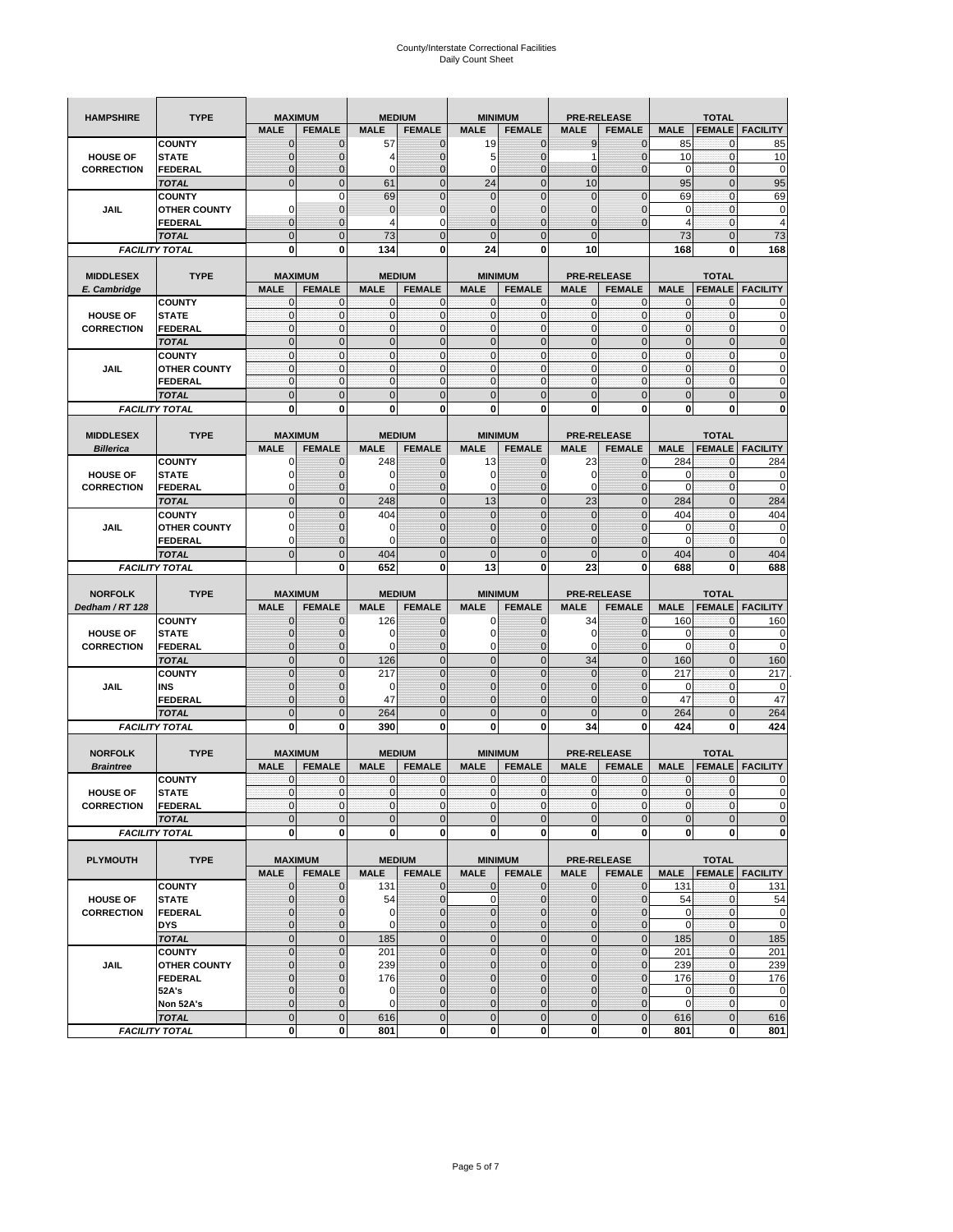# County/Interstate Correctional Facilities Daily Count Sheet

| <b>SUFFOLK</b>        | <b>TYPE</b>           |                              | <b>MAXIMUM</b> | <b>MEDIUM</b> |                |                | <b>MINIMUM</b> |              | <b>PRE-RELEASE</b> |             | <b>TOTAL</b>  |                 |
|-----------------------|-----------------------|------------------------------|----------------|---------------|----------------|----------------|----------------|--------------|--------------------|-------------|---------------|-----------------|
| <b>Nashua Street</b>  |                       | <b>MALE</b>                  | <b>FEMALE</b>  | <b>MALE</b>   | <b>FEMALE</b>  | <b>MALE</b>    | <b>FEMALE</b>  | <b>MALE</b>  | <b>FEMALE</b>      | <b>MALE</b> | <b>FEMALE</b> | <b>FACILITY</b> |
|                       | <b>COUNTY</b>         | $\Omega$                     | $\Omega$       | 452           | 0              | $\mathbf{0}$   | $\Omega$       | $\Omega$     | $\Omega$           | 452         | $\Omega$      | 452             |
| <b>JAIL</b>           | <b>OTHER COUNTY</b>   | $\Omega$                     | 0              | $\Omega$      | 0              | $\Omega$       | $\Omega$       | $\Omega$     | 0                  | $\Omega$    | $\Omega$      | $\mathbf 0$     |
|                       | <b>FEDERAL</b>        | $\Omega$                     | $\Omega$       | 0             | 0              | $\mathbf{0}$   | $\Omega$       | $\Omega$     | $\Omega$           | $\Omega$    | $\Omega$      | $\Omega$        |
|                       | <b>TOTAL</b>          | $\mathbf{0}$                 | $\overline{0}$ | 452           | $\overline{0}$ | $\overline{0}$ | $\overline{0}$ | $\Omega$     | $\Omega$           | 452         | $\Omega$      | 452             |
|                       | <b>FACILITY TOTAL</b> | 0                            | 0              | 452           | 0              | $\mathbf{0}$   | $\bf{0}$       | $\mathbf{0}$ | 0                  | 452         | 0             | 452             |
|                       |                       |                              |                |               |                |                |                |              |                    |             |               |                 |
| <b>SUFFOLK</b>        | <b>TYPE</b>           | <b>MAXIMUM</b>               |                | <b>MEDIUM</b> |                |                | <b>MINIMUM</b> |              | <b>PRE-RELEASE</b> |             | <b>TOTAL</b>  |                 |
| South Bay             |                       | <b>MALE</b>                  | <b>FEMALE</b>  | <b>MALE</b>   | <b>FEMALE</b>  | <b>MALE</b>    | <b>FEMALE</b>  | <b>MALE</b>  | <b>FEMALE</b>      | <b>MALE</b> | <b>FEMALE</b> | <b>FACILITY</b> |
|                       | <b>COUNTY</b>         | $\mathbf{0}$                 | $\mathbf{0}$   | 488           | 205            | $\mathbf{0}$   | $\mathbf{0}$   | 5            | 4                  | 493         | 209           | 702             |
| <b>HOUSE OF</b>       | <b>STATE</b>          | ŋ                            | 0              | $\Omega$      |                | $\Omega$       | $\Omega$       | $\Omega$     | $\Omega$           | $\Omega$    |               | 1               |
| <b>CORRECTION</b>     | FEDERAL               | $\Omega$                     | $\mathbf{0}$   | 0             | 0              | $\mathbf{0}$   | $\mathbf{0}$   | $\Omega$     | 0                  | $\Omega$    | $\Omega$      | $\Omega$        |
|                       | <b>TOTAL</b>          | $\mathbf{0}$                 | $\overline{0}$ | 488           | 206            | $\overline{0}$ | $\overline{0}$ | 5            | $\overline{4}$     | 493         | 210           | 703             |
|                       | <b>FACILITY TOTAL</b> | $\bf{0}$                     | 0              | 488           | 206            | $\mathbf{0}$   | $\bf{0}$       | 5            | 4                  | 493         | 210           | 703             |
|                       |                       |                              |                |               |                |                |                |              |                    |             |               |                 |
| <b>WORCESTER</b>      |                       | <b>MAXIMUM</b>               |                | <b>MEDIUM</b> |                |                | <b>MINIMUM</b> |              | <b>PRE-RELEASE</b> |             | <b>TOTAL</b>  |                 |
|                       |                       | <b>MALE</b>                  | <b>FEMALE</b>  | <b>MALE</b>   | <b>FEMALE</b>  | <b>MALE</b>    | <b>FEMALE</b>  | <b>MALE</b>  | <b>FEMALE</b>      | <b>MALE</b> | <b>FEMALE</b> | <b>FACILITY</b> |
|                       | <b>COUNTY</b>         |                              |                |               |                |                |                |              |                    | 344         | $\Omega$      | 344             |
| <b>HOUSE OF</b>       | <b>STATE</b>          |                              |                |               |                |                |                |              |                    | 0           | 0             | 0               |
| <b>CORRECTION</b>     | FEDERAL               |                              |                |               |                |                |                |              |                    | $\Omega$    | $\Omega$      | $\Omega$        |
|                       | <b>TOTAL</b>          | $\Omega$                     | $\Omega$       | $\Omega$      | $\overline{0}$ | $\Omega$       | $\mathbf{0}$   | $\Omega$     | $\Omega$           | 344         | $\Omega$      | 344             |
|                       | <b>COUNTY</b>         |                              |                |               |                |                |                |              |                    | 459         | $\Omega$      | 459             |
| <b>JAIL</b>           | <b>OTHER COUNTY</b>   |                              |                |               |                |                |                |              |                    | 0           | 0             | 0               |
|                       | FEDERAL               |                              |                |               |                |                |                |              |                    | $\Omega$    | $\Omega$      | $\Omega$        |
|                       | <b>TOTAL</b>          | $\Omega$                     | $\Omega$       | $\Omega$      | $\mathbf{0}$   | $\mathbf 0$    | $\mathbf 0$    | $\Omega$     | $\Omega$           | 459         | $\Omega$      | 459             |
|                       | <b>FACILITY TOTAL</b> | 0                            | $\mathbf{0}$   | $\Omega$      | $\mathbf{0}$   | $\mathbf{0}$   | $\bf{0}$       | $\mathbf 0$  | 0                  | 803         | O             | 803             |
|                       |                       |                              |                |               |                |                |                |              |                    |             |               |                 |
| <b>FEDERAL BUREAU</b> |                       | <b>STATE</b>                 |                |               |                |                |                |              |                    |             |               |                 |
| OF PRISONS            | <b>TYPE</b>           | <b>TOTAL</b><br><b>STATE</b> | 12             |               |                |                |                |              |                    |             |               |                 |
| <b>DYS</b>            | <b>TYPE</b>           | <b>TOTAL</b>                 | 1              |               |                |                |                |              |                    |             |               |                 |
|                       |                       | <b>STATE</b>                 |                |               |                |                |                |              |                    |             |               |                 |
| <b>INTERSTATES</b>    | <b>TYPE</b>           | <b>TOTAL</b>                 | 80             |               |                |                |                |              |                    |             |               |                 |

\*Data for county facilities is provided by the MA County Sheriffs.